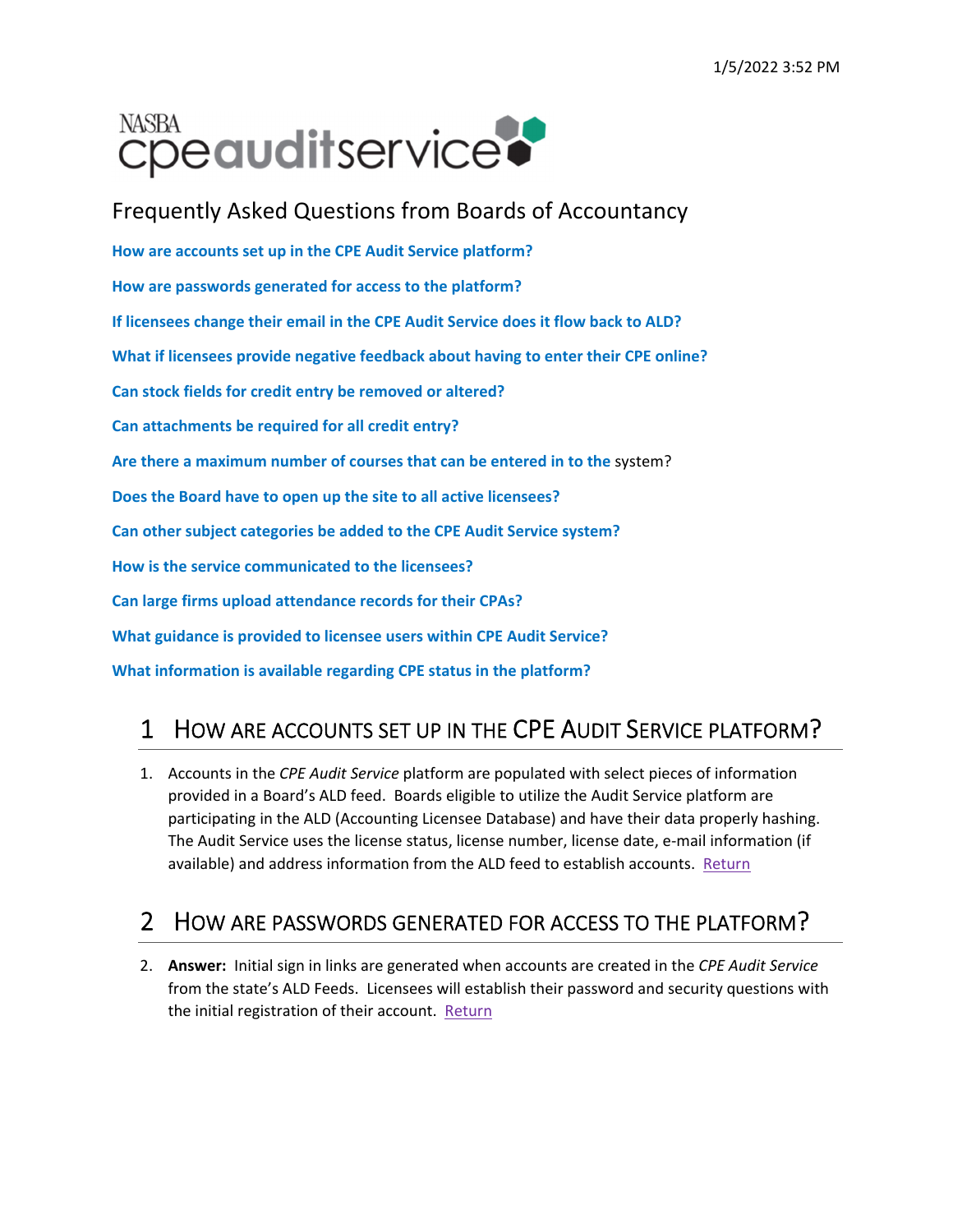# 3 IF LICENSEES CHANGE THEIR EMAIL IN THE CPE AUDIT SERVICE DOES IT FLOW BACK TO ALD?

3. **Answer:** No**.** The e‐mail that the CPA uses as their username for their account in the *CPE Audit Service* is different than the e‐mail that is populated on the license from the ALD. The CPA can change their username on the account, but would have to contact the Board to change the e‐ mail associated with their license that is sent by the Board to the ALD. Return

# 4 WHAT IF LICENSEES PROVIDE NEGATIVE FEEDBACK ABOUT HAVING TO ENTER THEIR CPE ONLINE?

4. **Answer:** The goal of the Audit Service is to assist the Boards in performing their licensee audits by making the data collection more efficient for the Board and providing tools to manage the audit process online. Licensees are required to provide the Board the necessary information and documentation by some mechanism at present (spreadsheet, paper forms, paper certificates, etc.) – this provides the licensee and the Board a more efficient and reliable way to do that. Most Boards will make exceptions to this on a case‐by‐case basis as they see fit and enter a licensee's credits for them – but to benefit the Board in performing CPE audits those instances really should be the exception and not the rule. Return

#### 5 CAN STOCK FIELDS FOR CREDIT ENTRY BE REMOVED OR ALTERED?

5. **Answer:** The credit entry process is built so that a course entered once could be applied across any jurisdiction. Fields not required in one state may be required in another state where the person is licensed. Since a CPAs licenses are linked to that person via hashing information in the ALD feed, those courses will be applied to the rules for any other state Board license that they hold, where that other state is also utilizing the *CPE Audit Service* – the fields may be needed on the course there. Return

### 6 CAN ATTACHMENTS BE REQUIRED FOR ALL CREDIT ENTRY?

6. **Answer:** As licensees are encouraged to enter their credit as they take them, rather than waiting to enter all credits "en masse" if they are audited – the flexibility needs to be there to allow licensees to enter in credits over multiple sessions and they may not have certificates handy at the time of entry and may need to come back in later to add those to their credits. They are warned in multiple locations that their credit does not have any attachment. Return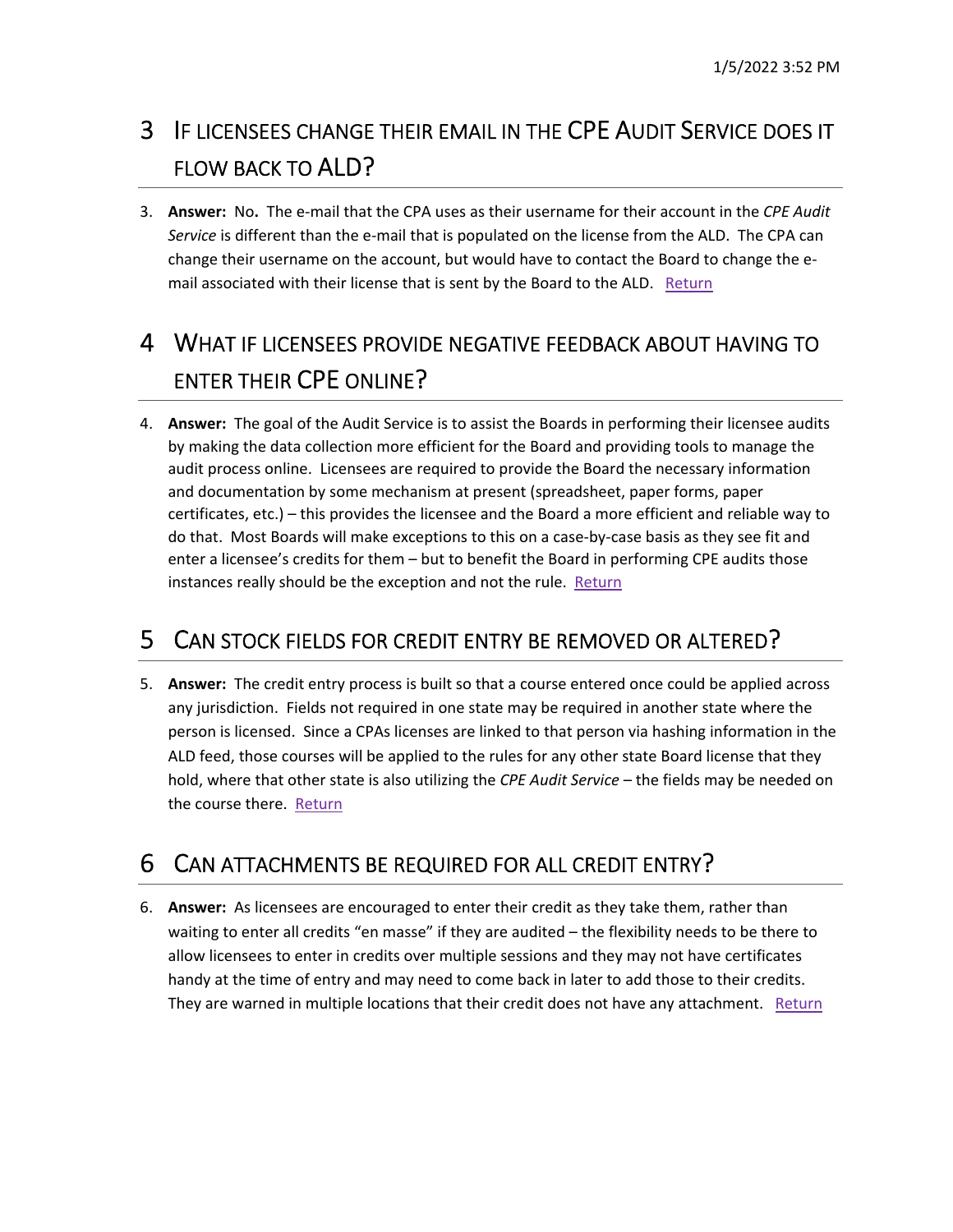# 7 ARE THERE A MAXIMUM NUMBER OF COURSES THAT CAN BE ENTERED IN TO THE SYSTEM?

7. **Answer:** There is no known limit to the number of courses that can be entered in to the system. Return

### 8 DOES THE BOARD HAVE TO OPEN UP THE SITE TO ALL ACTIVE LICENSEES?

8. **Answer:** While accounts are created for all Active licensees in the ALD for a Board, the board can opt to only send communications to log in for those selected for audit. Typically, most participating boards have elected to open the site to all Active licensees and send account information to log in. Any licensee can then evaluate their compliance with the State's CPE requirements throughout the reporting period. Return

## 9 CAN OTHER SUBJECT CATEGORIES BE ADDED TO THE CPE AUDIT SERVICE SYSTEM?

9. **Answer:** The rules engine utilized in *CPE Audit Service* is designed to use the subject areas defined in the "Statement on Standards for Continuing Professional Education (CPE) Programs (Standards)". If a licensee has a certificate of completion with a category of CPE not listed, they should consider the content of the course and choose the most appropriate subject area(s) from the list provided. The rules engine will apply those subject area credits to the appropriate category based on each individual state's rules. Return

### 10 HOW IS THE SERVICE COMMUNICATED TO THE LICENSEES?

10. **Answer:** NASBA can provide a template of verbiage to get the Board started and it can be altered to the Board's choosing. *CPE Audit Service* will generate a unique registration code for each user account. The platform can be configured to send an email to each licensee with the registration code and a link to the registration page. Alternatively, a report can be generated whose contents can be merged with a letter to send via postal mail to the relevant licensees with their registration code and the link to the registration page. Return

### 11 CAN LARGE FIRMS UPLOAD ATTENDANCE RECORDS FOR THEIR CPAS?

11. **Answer**: Accounts are created for individual CPAs to enter their attendance either manually or via template upload. The licensee can also attach the appropriate documentation. NASBA has a program with some State CPA Societies to upload courses and attendance *where they are the provider of record* that will be available to each participating Audit state where the CPA is licensed. The advantage to the Board is that records fed directly from the provider are already